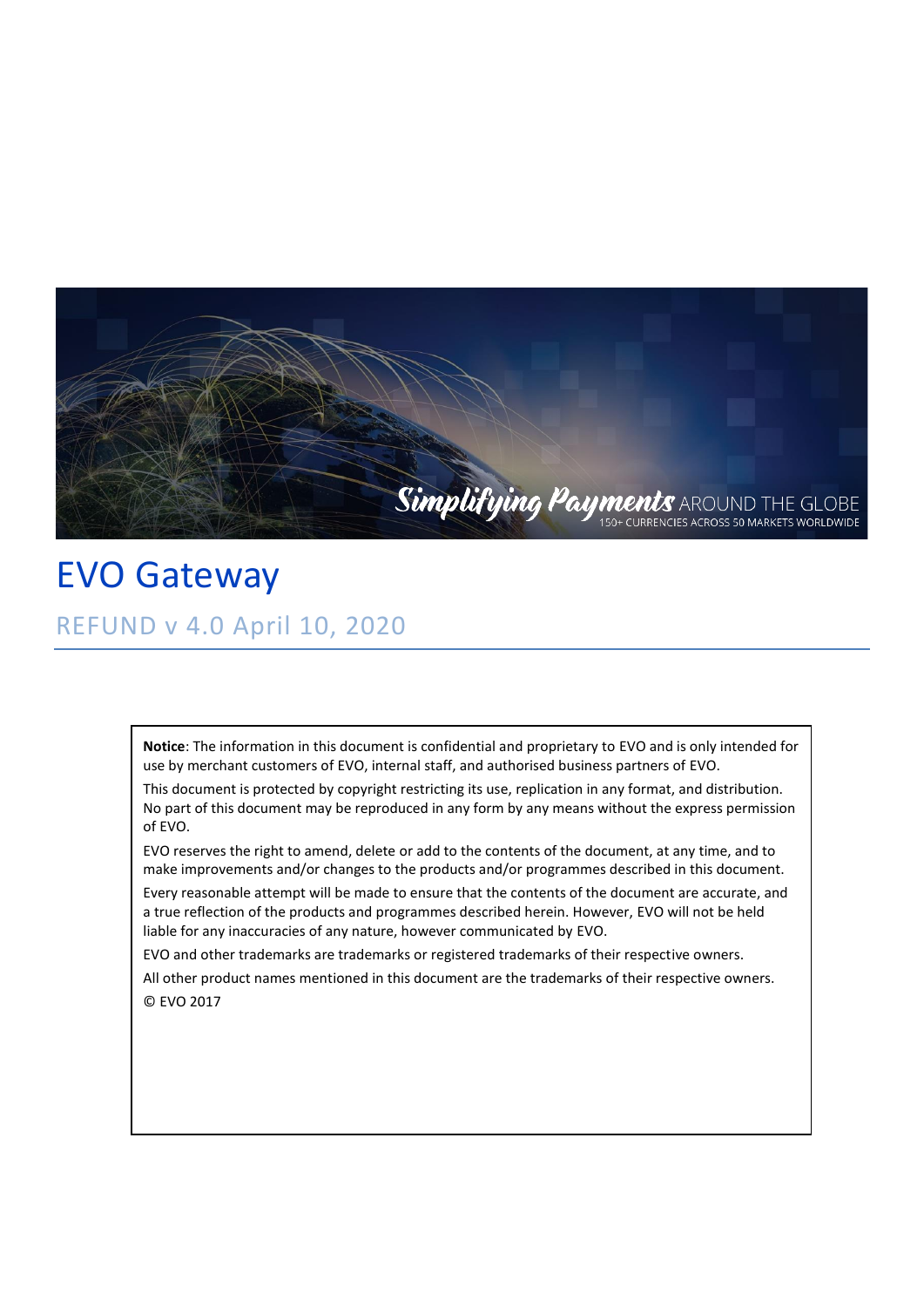

## E **Table of Contents**

| $\mathbf{1}$   |       |  |  |  |  |
|----------------|-------|--|--|--|--|
|                | 1.1   |  |  |  |  |
|                | 1.1.1 |  |  |  |  |
|                | 1.1.2 |  |  |  |  |
|                | 1.1.3 |  |  |  |  |
|                | 1.2   |  |  |  |  |
|                | 1.2.1 |  |  |  |  |
|                | 1.2.2 |  |  |  |  |
|                | 1.2.3 |  |  |  |  |
|                | 1.3   |  |  |  |  |
|                | 1.3.1 |  |  |  |  |
|                | 1.3.2 |  |  |  |  |
|                | 1.3.3 |  |  |  |  |
| $\overline{2}$ |       |  |  |  |  |
|                | 2.1   |  |  |  |  |
|                | 2.1.1 |  |  |  |  |
|                | 2.1.2 |  |  |  |  |
|                | 2.1.3 |  |  |  |  |
| 2.2            |       |  |  |  |  |
|                | 2.2.1 |  |  |  |  |
|                | 2.2.2 |  |  |  |  |
|                | 2.2.3 |  |  |  |  |
|                | 2.3   |  |  |  |  |
|                | 2.3.1 |  |  |  |  |
|                | 2.3.2 |  |  |  |  |
|                | 2.3.3 |  |  |  |  |

### <span id="page-1-0"></span>**Document Purpose**

The purpose of this document is to describe the REFUND API Operation to enable merchant developers to integrate their webpages with the EVO Gateway. Refer to the EVO Gateway  $-0$  - Overview document for how this API Operation is used in the merchant processes.

The EVO Gateway caters for full or partial refunds. More than one refund can be performed on a single transaction. However, the refund amounts cannot exceed the original transaction amount.

Refunds can only be performed on transactions with the status of CAPTURED.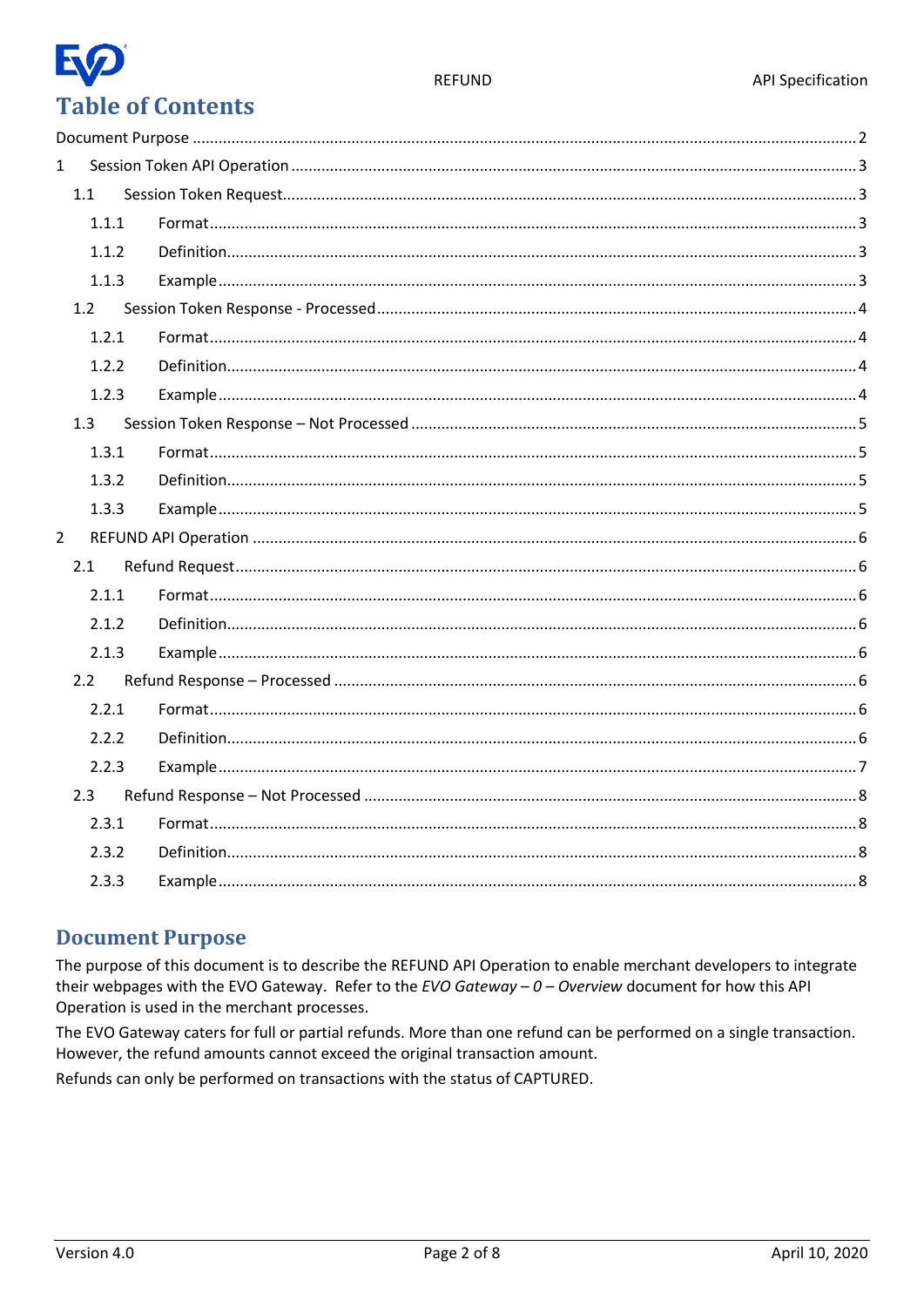## EQ **1 Session Token API Operation**

### <span id="page-2-1"></span><span id="page-2-0"></span>**1.1 Session Token Request**

### **1.1.1 Format**

<span id="page-2-3"></span><span id="page-2-2"></span>POST Request to Session Token Request URL (see Section 3 of the *EVO Gateway – 0 – Overview* document)

### **1.1.2 Definition**

| Parameter                                        | Data Type                                                               | Mandatory    | Description                                                                                                                                                                                                                                                                                                                                                                                                                                                                                                                                               |  |
|--------------------------------------------------|-------------------------------------------------------------------------|--------------|-----------------------------------------------------------------------------------------------------------------------------------------------------------------------------------------------------------------------------------------------------------------------------------------------------------------------------------------------------------------------------------------------------------------------------------------------------------------------------------------------------------------------------------------------------------|--|
| merchantId                                       | Integer (18)                                                            | Υ            | The identifier for the merchant in the EVO Gateway provided at on-<br>boarding                                                                                                                                                                                                                                                                                                                                                                                                                                                                            |  |
| password                                         | String (64)                                                             | Υ            | The merchant's password to the EVO Gateway provided at on-<br>boarding                                                                                                                                                                                                                                                                                                                                                                                                                                                                                    |  |
| action                                           | String (enum)                                                           | Y            | Must be "REFUND"                                                                                                                                                                                                                                                                                                                                                                                                                                                                                                                                          |  |
| timestamp                                        | Integer (18)                                                            | Y            | Milliseconds since 1970-01-01 00:00:00                                                                                                                                                                                                                                                                                                                                                                                                                                                                                                                    |  |
| allowOriginUrl                                   | <b>String (253)</b>                                                     | Y            | The merchant's URL that will make the Refund Request (section 2.1)<br>Cross-Origin Resource Sharing (CORS) headers will allow only this<br>origin.                                                                                                                                                                                                                                                                                                                                                                                                        |  |
| originalTxId                                     | Integer (18)                                                            | N            | The EVO Gateway transaction Id of the transaction to be refunded<br>This will have been returned in the txId field of the Auth/Purchase<br>Response - Processed (see EVO Gateway - 2 - AUTH-PURCHASE-<br>VERIFY - Direct API or EVO Gateway - 2 - AUTH-PURCHASE-VERIFY<br>- Hosted Payment Page, as appropriate to the integration method)                                                                                                                                                                                                                |  |
| originalMerchantTxId                             | String (50)                                                             | Υ            | The merchant's original transaction identifier of the transaction to<br>be refunded, that was provided in the merchantTxId field of the<br>Auth/Purchase Session Token Request and Auth/Purchase Request<br>(see EVO Gateway - 2 - AUTH-PURCHASE-VERIFY - Direct API or<br>EVO Gateway - 2 - AUTH-PURCHASE-VERIFY - Hosted Payment<br>Page, as appropriate to the integration method)                                                                                                                                                                     |  |
| agentId                                          | String (18)                                                             | $\mathsf{N}$ | Identifier of the merchant's operator or agent on behalf of the end<br>customer, if the operation is not performed by the merchant, and<br>the merchant wants to track the operator who performed the<br>transaction<br>Note: this is not the same as the operatorid or userAgent fields of<br>the Auth/Purchase Session Token Request and<br>Auth/Purchase/Verify Request (see EVO Gateway - 2 - AUTH-<br>PURCHASE-VERIFY - Direct API or EVO Gateway - 2 - AUTH-<br>PURCHASE-VERIFY - Hosted Payment Page, as appropriate to the<br>integration method) |  |
| amount                                           | BigDecimal<br>(10.2 or 10.3)<br>BigDecimal<br>$(15.2 \text{ or } 15.3)$ | Υ            | The amount to refund<br>Can be less than or equal to the original transaction amount<br>Cannot be more than the original transaction amount                                                                                                                                                                                                                                                                                                                                                                                                               |  |
| partialRefundComment<br><b>String (500)</b><br>N |                                                                         |              | Free text field that allows a comments to be attached to the<br>transaction record in the EVO Gateway                                                                                                                                                                                                                                                                                                                                                                                                                                                     |  |

### **1.1.3 Example**

<span id="page-2-4"></span>action=REFUND&merchantId=167738&password=WcuQNsptvvd2ftu5MMhU&originalMerchantTxId=84Yf5iO28qFr3 og8rWTo&amount=20&timestamp=1555494136820&allowOriginUrl=http://localhost:8083&originalTxId=11622150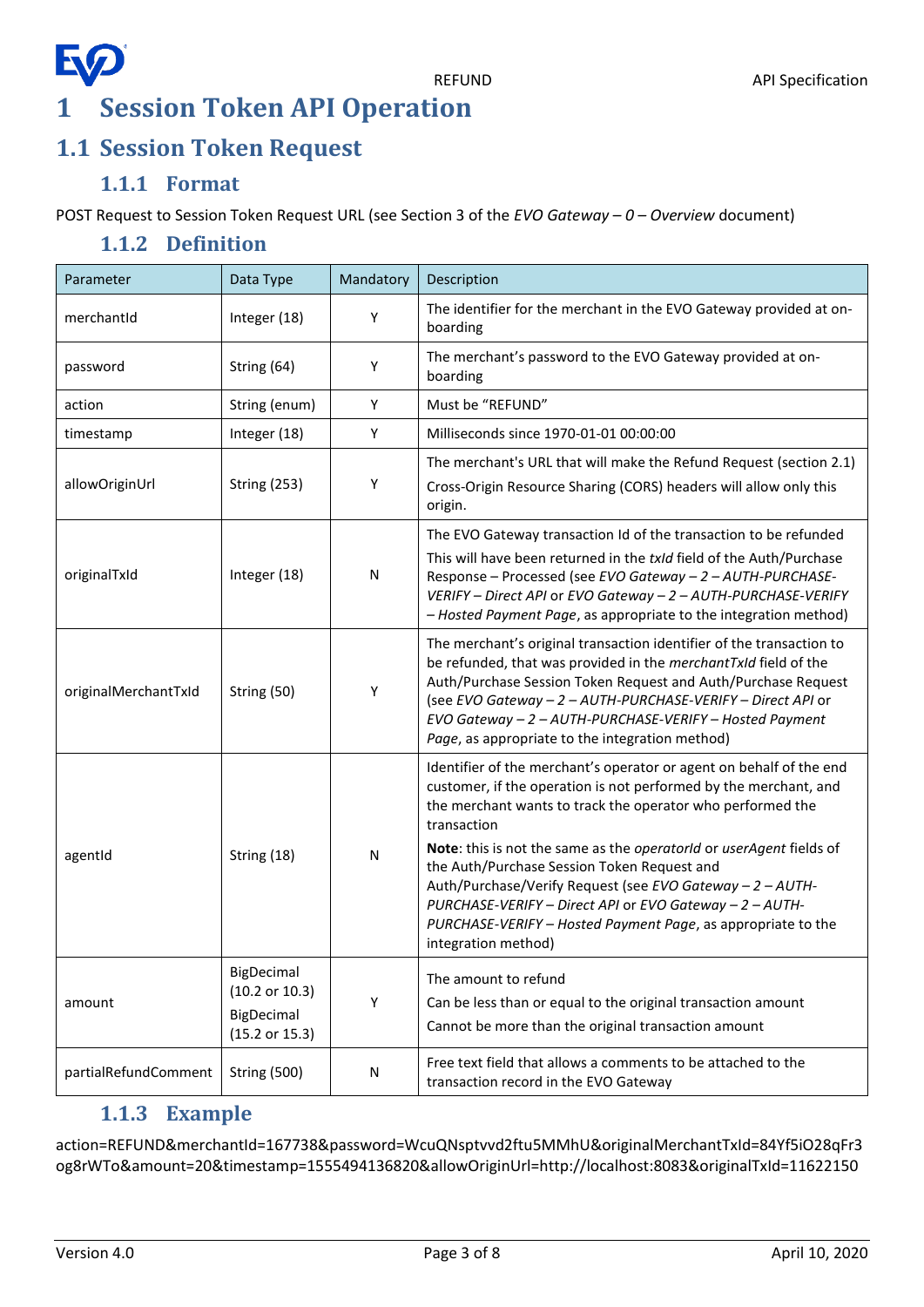# <span id="page-3-0"></span>EQ **1.2 Session Token Response - Processed**

### **1.2.1 Format**

<span id="page-3-2"></span><span id="page-3-1"></span>JSON

### **1.2.2 Definition**

| Parameter         | Data Type     | Description                                                                          |  |
|-------------------|---------------|--------------------------------------------------------------------------------------|--|
| result            | String (enum) | Will always be "success"                                                             |  |
| merchantid        | Integer (18)  | The <i>merchantid</i> value received in the Session Token Request (section 1.1)      |  |
|                   | String (40)   | The Session Token that is a one-time use, hexadecimal string                         |  |
| token             |               | The Session Token that must only be used for the Refund Request (see Section<br>2.1) |  |
|                   |               | Session tokens are valid for 3600 second (1 hour) after which they expire            |  |
|                   |               | Any requests with expired session tokens will be rejected                            |  |
| resultId          | String (40)   | Hexadecimal string that is to be used in any support request calls                   |  |
| processingTime    | Integer (6)   | The time in seconds for the process to complete                                      |  |
| additionalDetails | Array         | Not used – will always be " $\{$ " or not included                                   |  |

### **1.2.3 Example**

<span id="page-3-3"></span>{

```
"result": "success",
```
"resultId": "85034083-22dd-49ff-9906-495098c42501",

"merchantId": "167738",

"additionalDetails": {},

"processingTime": 33,

"token": "72102985-5a92-4cde-a51b-9459d37d97a9"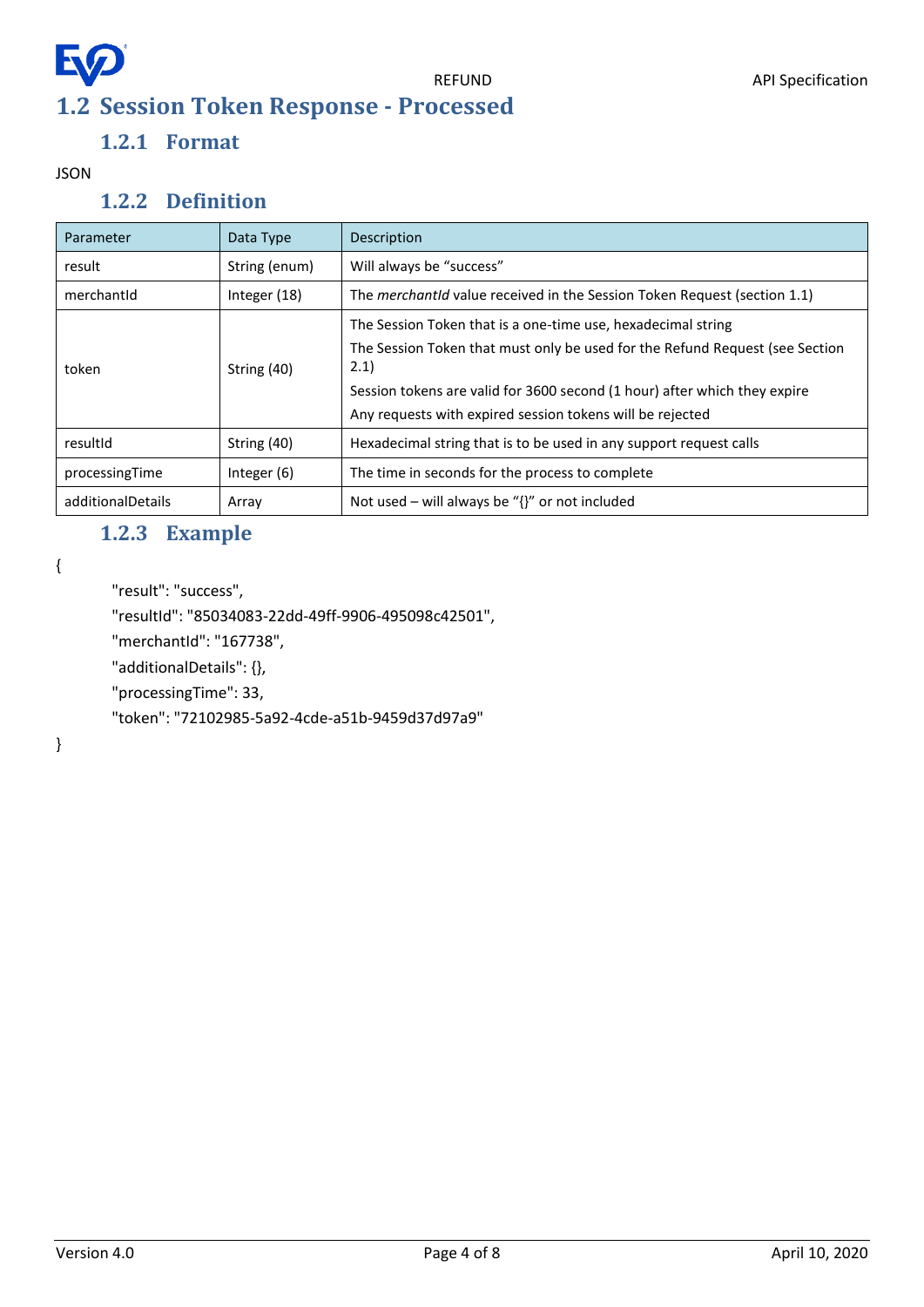<span id="page-4-0"></span>

## **1.3.1 Format**

<span id="page-4-2"></span><span id="page-4-1"></span>JSON

### **1.3.2 Definition**

| Parameter                                         | Data Type           | Description                                                        |
|---------------------------------------------------|---------------------|--------------------------------------------------------------------|
| Will always be "failure"<br>String (40)<br>result |                     |                                                                    |
| errors                                            | <b>String Array</b> | List of issues                                                     |
| resultId                                          | String (40)         | Hexadecimal string that is to be used in any support request calls |
| additionalDetails                                 | Arrav               | Not used – will always be " $\{$ " or not included                 |

### **1.3.3 Example**

<span id="page-4-3"></span>{

"result": "failure",

"resultId": "99392fc1-bcd9-4fb0-8838-7dc37256cb51",

"additionalDetails": {},

"errors": [

{ "messageCode": "This field is required in [REQUEST]", "fieldName": "password" }

#### ],

"processingTime": 4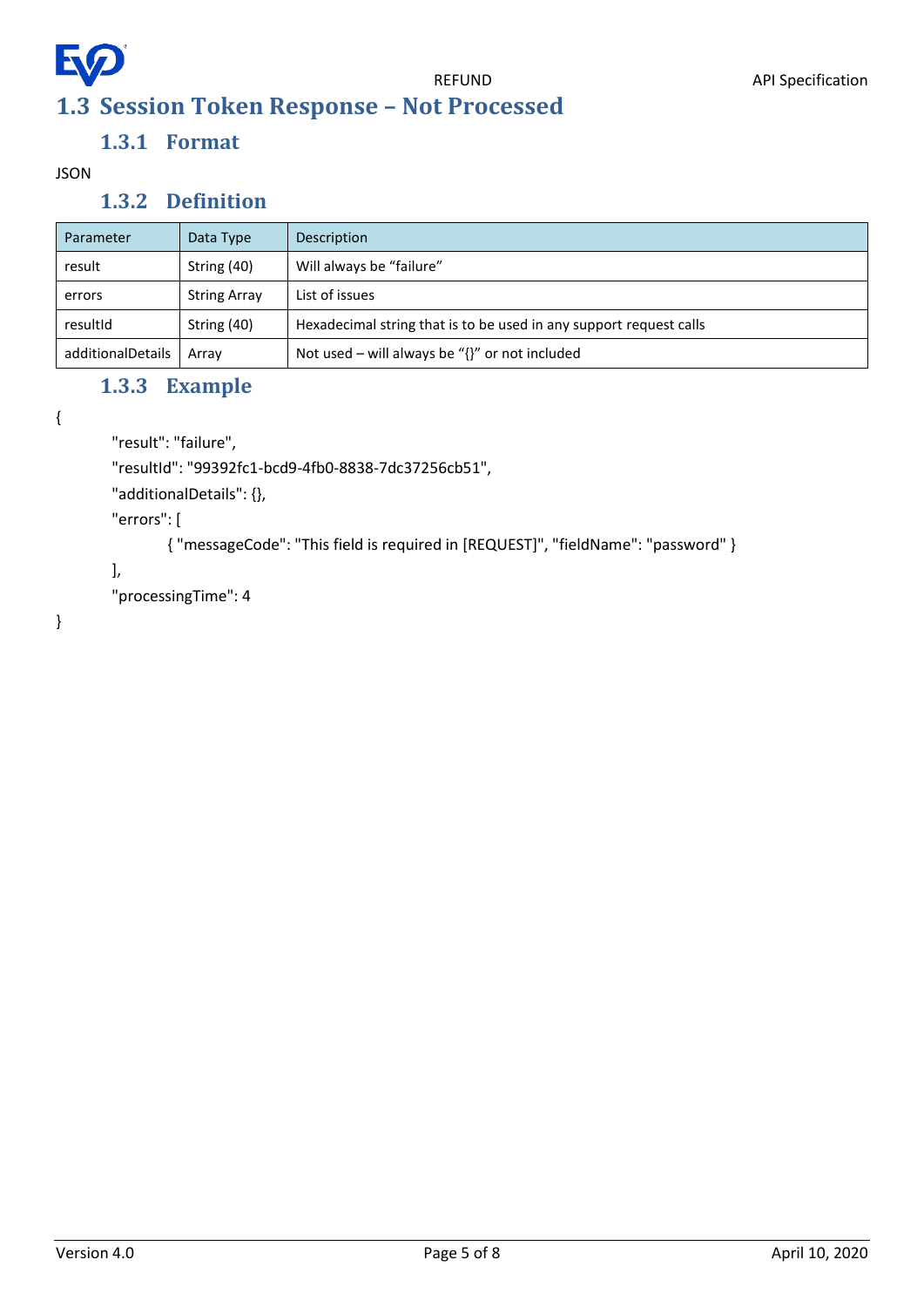## EQ **2 REFUND API Operation**

## <span id="page-5-1"></span><span id="page-5-0"></span>**2.1 Refund Request**

#### **2.1.1 Format**

<span id="page-5-3"></span><span id="page-5-2"></span>POST Request to Action Request URL (see Section 3 of the *EVO Gateway – 0 – Overview* document)

### **2.1.2 Definition**

| Parameter  | Data Type    | Mandatory | Description                                                                                                                                                 |
|------------|--------------|-----------|-------------------------------------------------------------------------------------------------------------------------------------------------------------|
| merchantId | Integer (18) | ۷         | The identifier for the merchant in the EVO Gateway provided at on-boarding<br>This must be the same as that sent in the Session Token Request (section 1.1) |
| token      | String (40)  | v         | Session Token received in the Session Token Response - Processed (section 1.2)                                                                              |

### **2.1.3 Example**

<span id="page-5-4"></span>merchantId=167738&token=01f58c37-e3a2-43e2-b0d7-a03da130114e

### <span id="page-5-5"></span>**2.2 Refund Response – Processed**

### **2.2.1 Format**

#### <span id="page-5-7"></span><span id="page-5-6"></span>JSON

#### **2.2.2 Definition**

| Parameter/Label      | Data Type                               | Description                                                                                                                                                 |
|----------------------|-----------------------------------------|-------------------------------------------------------------------------------------------------------------------------------------------------------------|
| result               | String (40)                             | Will always be "success"                                                                                                                                    |
| merchantId           | Integer (18)                            | The merchantid value sent in the Session Token Request (section 1.1)                                                                                        |
| action               | String (enum)                           | Will always be "REFUND"                                                                                                                                     |
| merchantTxId         | String (50)                             | Transaction identifier or Order ID in merchant system.<br>Generated by the EVO Gateway, if not received in the Session Token Request<br>(section 1.1)       |
| originalMerchantTxId | String (50)                             | The merchant transaction identifier of the transaction that was refunded                                                                                    |
| originalTxId         | Integer (18)                            | The EVO Gateway transaction Id of the transaction refunded sent in the Session<br>Token Request (section 1.1)                                               |
| txld                 | Integer (18)                            | The unique identifier for the refund transaction in the EVO Gateway                                                                                         |
| amount               | BigDecimal<br>$(15.2 \text{ or } 15.3)$ | The transaction amount refunded sent in the Session Token Request (section<br>1.1)                                                                          |
| currency             | String (enum)                           | The transaction ISO alpha-3 currency code, as defined in the ISO 4217 standard,<br>used in the original and refund transactions                             |
| customerId           | String (20)                             | The EVO Gateway customer identifier used in the original and refund<br>transactions                                                                         |
| pan                  | <b>String (100)</b>                     | The customer account value/number used in the original and the refund<br>transactions. For payment card transactions this is the EVO Gateway Card<br>Token. |
| brandId              | Integer (18)                            | The brandId value for the original and the refund transaction                                                                                               |
| paymentSolutionId    | Integer (18)                            | The payment Solution Id value used in the original and refund transactions                                                                                  |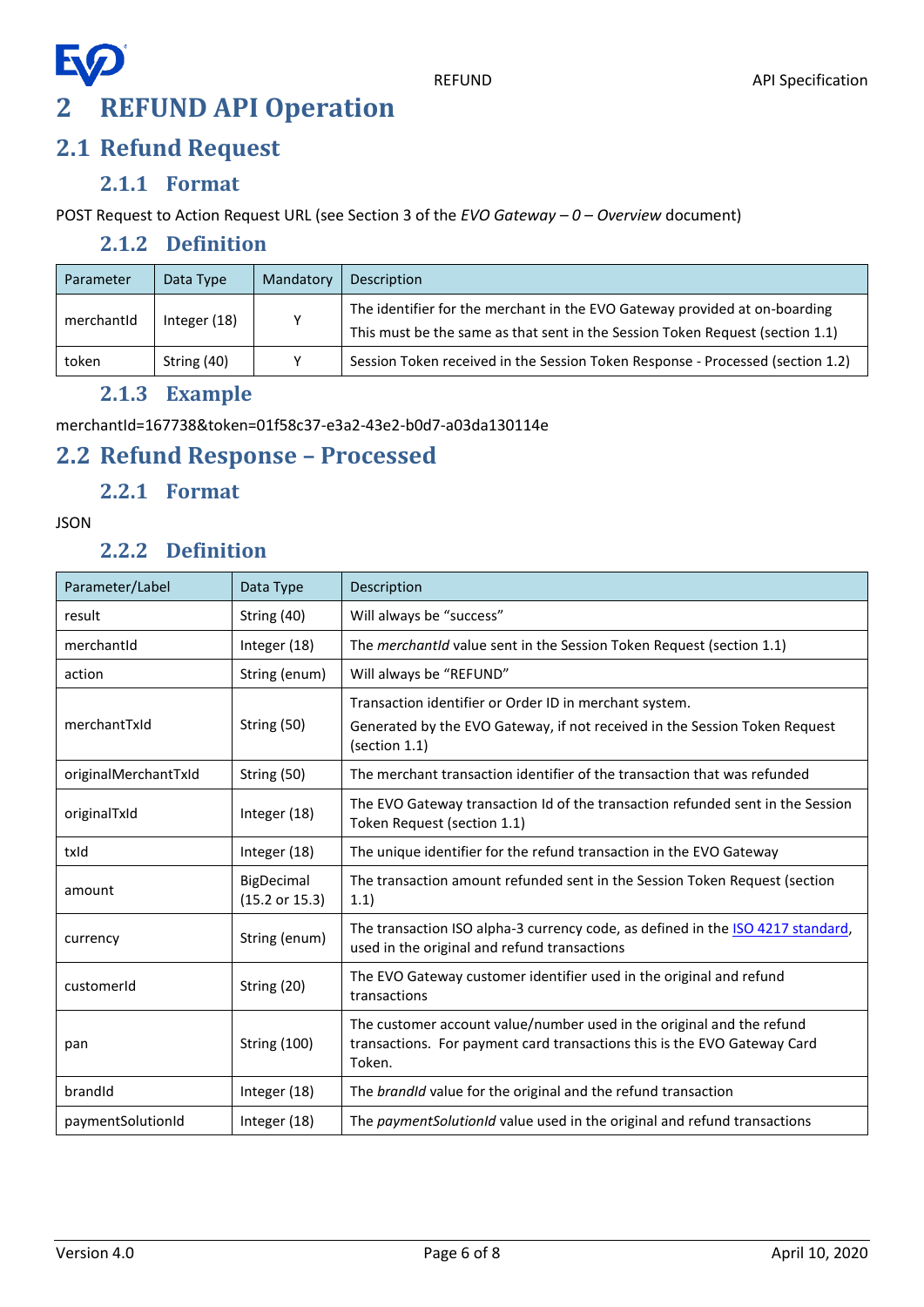

| Parameter/Label<br>Data Type              |               | Description                                                                                                                                                                                                                                                                  |                                                 |  |
|-------------------------------------------|---------------|------------------------------------------------------------------------------------------------------------------------------------------------------------------------------------------------------------------------------------------------------------------------------|-------------------------------------------------|--|
|                                           | String (enum) | The status of the transaction in EVO Gateway:                                                                                                                                                                                                                                |                                                 |  |
|                                           |               | <b>Status</b>                                                                                                                                                                                                                                                                | Condition                                       |  |
| Status                                    |               | SET FOR REFUND                                                                                                                                                                                                                                                               | If "REFUND" successful                          |  |
|                                           |               | <b>ERROR</b>                                                                                                                                                                                                                                                                 | If an error was returned by the payment process |  |
| resultId                                  | String (40)   | Hexadecimal string that is to be used in any support request calls                                                                                                                                                                                                           |                                                 |  |
| additionalDetails                         | Array         | Not used – will always be " $\{$ " or not included                                                                                                                                                                                                                           |                                                 |  |
| processingTime                            | Integer (6)   | The time in seconds for the process to complete                                                                                                                                                                                                                              |                                                 |  |
| customParameter1Or<br>customParameter20Or | String (50)   | The original 20x (50 character) free text fields provided by the merchant in the<br>Session Token Request of the Auth/Purchase/Verify API Operation                                                                                                                          |                                                 |  |
| customParameter1<br>customParameter20     | String (50)   | The 20x (50 character) free text fields provided by the merchant in the Session<br>Token Request of the Auth/Purchase/Verify API Operation with the non-Basic<br>Latin characters replaced by a space character.<br>These values will have been sent for payment processing. |                                                 |  |

### **2.2.3 Example**

<span id="page-6-0"></span>{

"amount": "163",

"resultId": "4fd9f223-bb1a-4879-a6e6-81a10b53bdca",

"originalMerchantTxId": "Yn5ufTMdNXwe9bYyrNay",

"txId": "11622786",

"additionalDetails": {},

"processingTime": 948,

"result": "success",

"merchantId": "167738",

"brandId": "1677380000",

"merchantTxId": "lCLe3ImCEPKObYFMdD35",

"customerId": "zw72ejcNN1OL1Vy2zlnw",

"action": "REFUND",

"paymentSolutionId": "500",

"currency": "USD",

"pan": "8746507628231111",

"originalTxId": "11622153",

"status": "SET\_FOR\_REFUND"